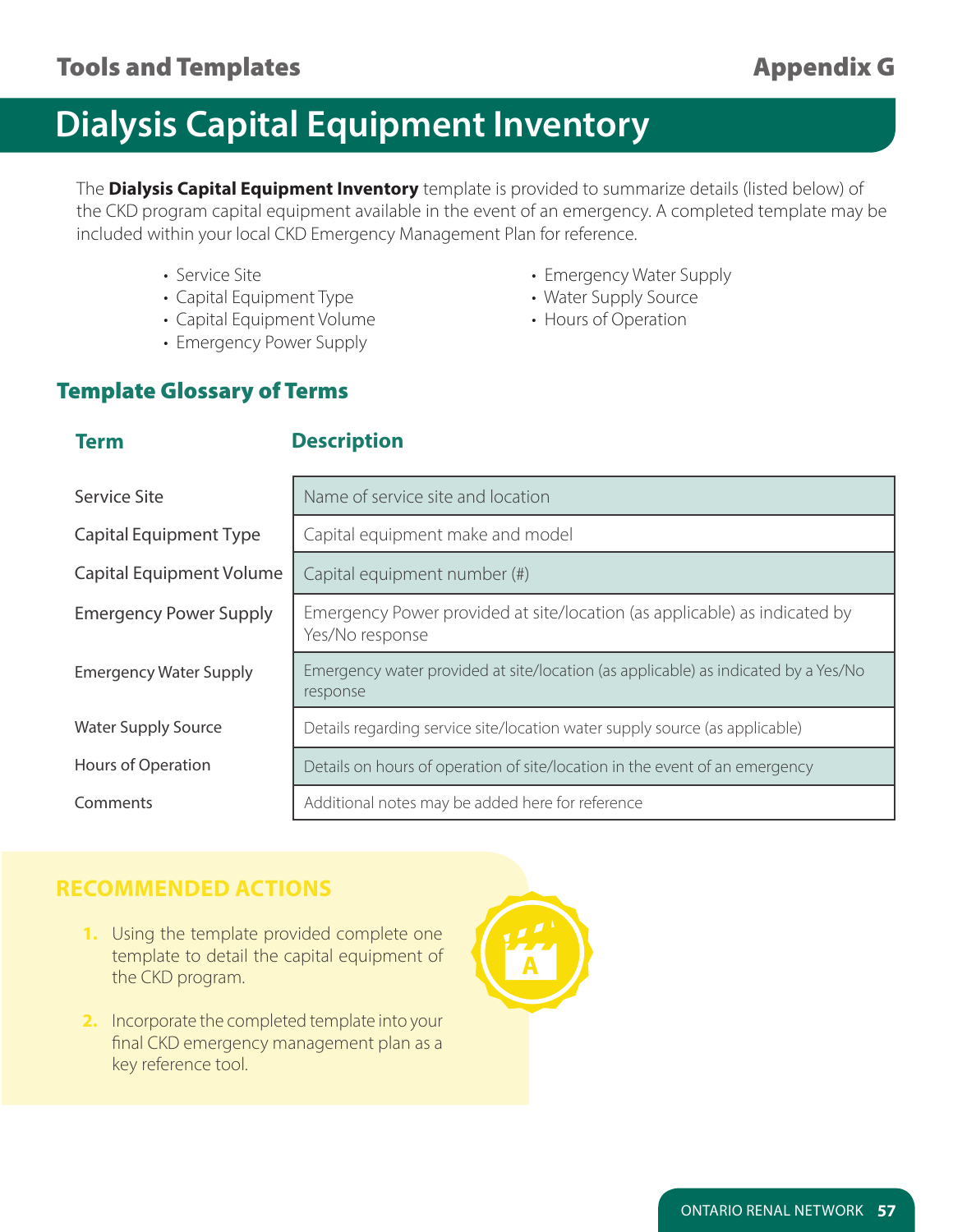# **Dialysis Capital Equipment Inventory**

An example of a complete template is below for reference.

**vicerS e Site Name: \_\_\_\_\_\_\_\_\_\_\_\_\_\_\_\_\_\_\_\_\_\_\_\_\_\_\_\_\_\_\_\_\_\_\_\_\_\_\_\_\_\_\_\_\_\_\_\_\_\_\_\_\_\_\_\_\_\_\_\_\_\_\_\_\_\_\_\_\_\_\_\_\_\_\_\_\_\_\_\_\_\_\_\_\_\_** Cogram ABCKD Pr

| <b>Site Location</b>                     | Location #1                                | Location #2                                     | Location #3                                  | Location #4                                                                                        | Location #5 |
|------------------------------------------|--------------------------------------------|-------------------------------------------------|----------------------------------------------|----------------------------------------------------------------------------------------------------|-------------|
| Capital Equipment Type<br>(make & model) | FMC Hemodialysis<br><b>Medical Device</b>  | Gambro<br>Hemodialysis<br><b>Medical Device</b> | <b>Bellco Hemodialysis Medical</b><br>Device | <b>Baxter Peritoneal Dialysis Device</b>                                                           |             |
| Capital Equipment Volume<br>(# )         | 24                                         | 6                                               | $\overline{4}$                               | 10                                                                                                 |             |
| Emergency Power<br>Supply Available      | Yes<br>(Hospital Generator)                | Yes<br>(Hospital<br>Generator)                  | Yes<br>(CKD Program Generator)               | Yes<br>(Hospital Generator)                                                                        |             |
| Emergency Water Supply<br>Available      | Yes                                        | <b>No</b>                                       | <b>No</b>                                    | N/A                                                                                                |             |
| <b>Water Supply Source</b>               | Primary Dialysis Water<br>Treatment System | Portable RO Only                                | Portable RO Only                             | N/A                                                                                                |             |
| Hours of Operation                       | $6am - 1am$<br>(7 days/week)               | 24 hrs/7 days<br>week                           | $6 am - 11 pm$                               | 24 hrs/7 days week                                                                                 |             |
| <b>Additional Comments</b>               |                                            |                                                 |                                              | See medical device operating<br>manual for details regarding<br>battery life during power failure. |             |

### **Notes**

ONTARIO RENAL NETWORK **58**